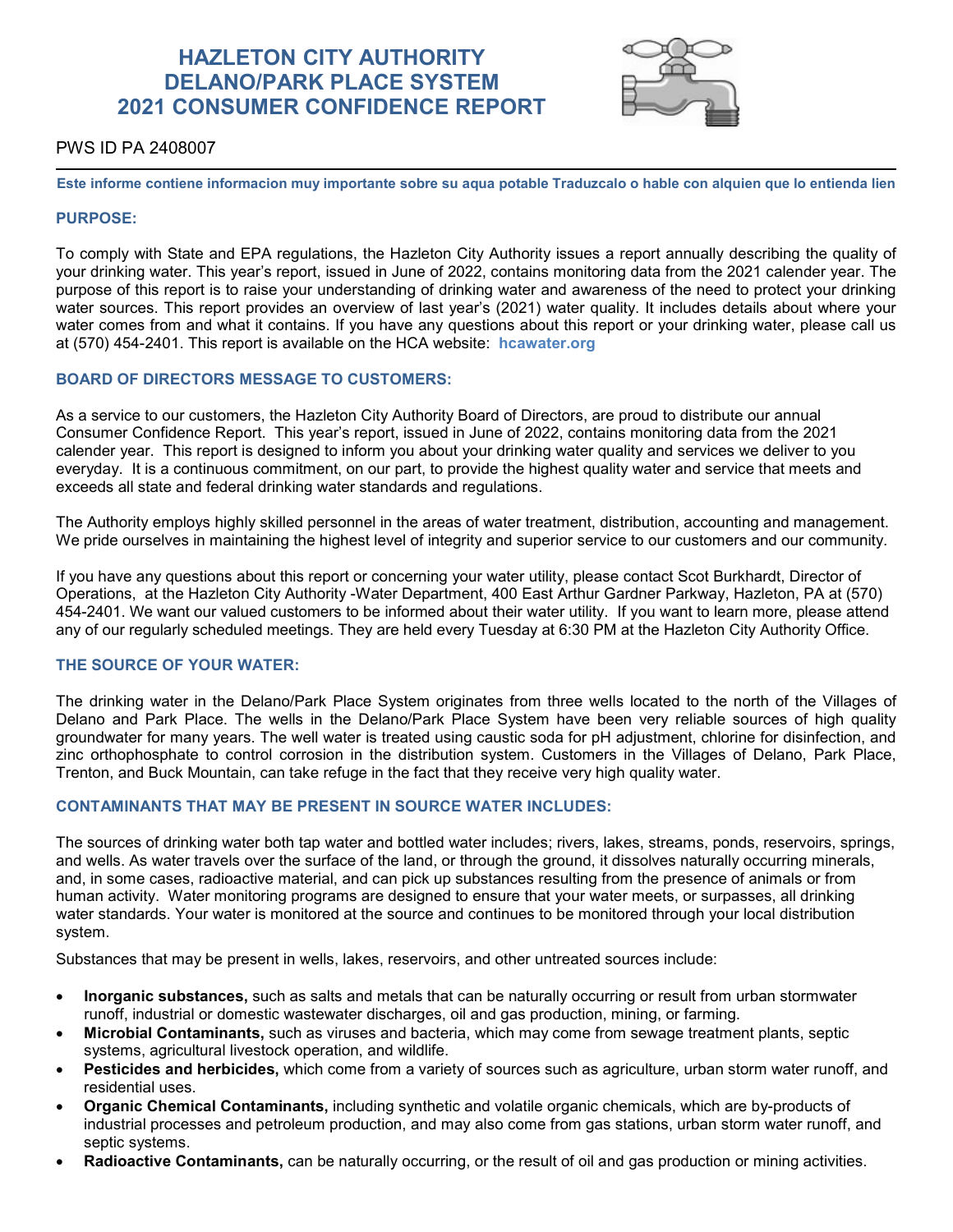# **WATER QUALITY STATEMENT:**

We are pleased to report that during the past year, the water delivered to your home or business complied with all state and federal drinking water requirements. For your information, we have compiled a list in the table below showing what substances were detected in your drinking water during 2021. The Pennsylvania DEP allows us to monitor for some contaminants less than once per year because the concentration of the contaminants does not change frequently. Some of our data, though representative, are more than one year old. Although all of the substances listed below are under the Maximum Contaminant levels (MCL) set by U.S. Environmental Portection Agency and the Pennsylvania DEP, we feel it is important that you know exactly what was detected and how mucn of each substance was present in the water.

## **WATER QUALITY RESULTS – DELANO/PARK PLACE SYSTEM**

| Regulated Substances (Measured on the Water Leaving the Treatment Facility) |                 |                 |                 |             |                                |                                    |                                                      |                        |                                                                                                                                |
|-----------------------------------------------------------------------------|-----------------|-----------------|-----------------|-------------|--------------------------------|------------------------------------|------------------------------------------------------|------------------------|--------------------------------------------------------------------------------------------------------------------------------|
| Substance<br>(Units)                                                        |                 | Year<br>Sampled |                 | <b>MCL</b>  | MCLG/<br><b>MRDL</b>           | Average<br>Amount<br>Leaving Plant | Range<br>Low - High                                  | Compliance<br>Achieved | <b>Typical Source</b>                                                                                                          |
| <b>Total Chlorine</b><br>Residual<br>(ppm)                                  |                 | 2021            |                 | N/A         | 4                              | 0.80                               | $0.5 - 2.0$                                          | Yes                    | Added as<br>disinfectant<br>to the treatment<br>process                                                                        |
| <b>Tap Water Samples: Lead and Copper Results</b>                           |                 |                 |                 |             |                                |                                    |                                                      |                        |                                                                                                                                |
| Substance<br>(Units)                                                        | Year<br>Sampled |                 | Action<br>Level | <b>MCLG</b> | <b>Number</b><br>of<br>Samples | 90 <sup>th</sup><br>Percentile     | Number of<br>Samples<br>Above<br><b>Action Level</b> | Compliance<br>Achieved | <b>Typical</b><br>Source                                                                                                       |
| 2019<br>Lead (ppb)                                                          |                 |                 | 15              | 0           | 10                             | <b>ND</b>                          | 0                                                    | Yes                    | Corrosion of<br>household<br>plumbing<br>systems;<br>erosion of<br>natural deposits                                            |
| Copper<br>(ppm)                                                             |                 | 2019            | 1.3             | $\mathbf 0$ | 10                             | 0.17                               | 0                                                    | Yes                    | Corrosion of<br>household<br>plumbing<br>systems;<br>erosion of<br>natural deposits;<br>leaching from<br>wood<br>preservatives |

| <b>Bacterial Test Results- Measured from Delano/Park Place Distribution System</b> |                 |                                                          |               |                                                 |                        |                                            |  |  |  |
|------------------------------------------------------------------------------------|-----------------|----------------------------------------------------------|---------------|-------------------------------------------------|------------------------|--------------------------------------------|--|--|--|
| Substance<br>(Units)                                                               | Year<br>Sampled | MCL                                                      | <b>MCLG</b>   | <b>Highest Percentage</b><br>Detected per Month | Compliance<br>Achieved | <b>Typical Source</b>                      |  |  |  |
| Total<br>Coliform<br>% of<br>positive<br>samples)                                  | 2021            | No more that 5% of<br>monthly samples can<br>be positive | Zero Bacteria |                                                 | Yes                    | Naturally<br>present in the<br>environment |  |  |  |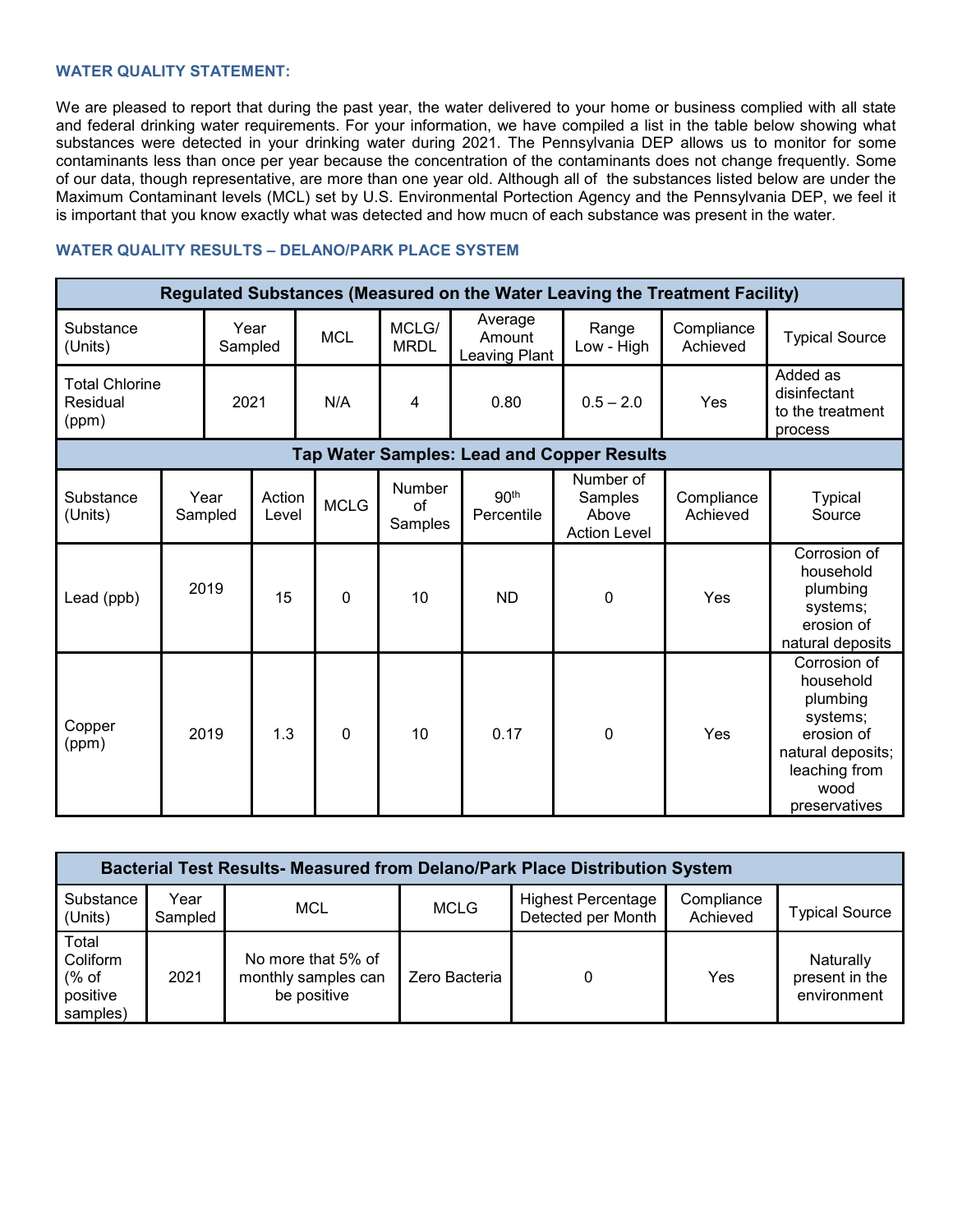| <b>Other Compounds (Measured in the Distribution System)</b> |                 |     |             |                |                     |                        |                                                    |
|--------------------------------------------------------------|-----------------|-----|-------------|----------------|---------------------|------------------------|----------------------------------------------------|
| Substance<br>(Units)                                         | Year<br>Sampled | MCL | <b>MCLG</b> | <b>Results</b> | Range<br>Low - High | Compliance<br>Achieved | <b>Typical Source</b>                              |
| Total<br>Trihalomethanes<br>(ppb)                            | 2021            | 80  | N/A         | 3.12           | $0 - 80$            | Yes                    | By-product of<br>drinking<br>Water<br>chlorination |
| Total<br><b>Haloacetic Acids</b><br>(ppb)                    | 2021            | 60  | N/A         | ND             | $0 - 60$            | Yes                    | By-product of<br>drinking<br>Water<br>chlorination |

# **HOW TO READ THIS TABLE:**

Starting with a **Substance,** read across left to right. **Year Sampled** is usually in 2021 or prior year. **MCL** shows the highest level of substance (contaminant) allowed. **MCLG** is the goal level for that substance (goal may be set lower than what is allowed). **Highest Amount Detected** represents the measured amount (less is better). **Range** tells the highest and lowest amounts measured. A **Yes** under **Compliance Achieved** means the amount of the substance met government requirements. **Typical Source** tells where the substance usually originates.

### **DEFINITIONS:**

**Action Level (AL):** The concentration of a contaminant, which, if exceeded, triggers treatment or other requirements which a water system must follow.

**Maximum contaminant level (MCL):** The highest level of a contaminant that is allowed in drinking water. MCL's are set as close to the MCLG's as feasible, using the best available treatment technology.

**Maximum contaminant level goal (MCLG):** The level of a contaminant in drinking water, below which there is no known or expected risk to health. MCLG's allow for a margin of safety.

**Maximum Residual Disinfectant Level (MRDL):** The highest level of disinfectant allowed in drinking water. There is convincing evidence that addition of a disinfectant is necessary for control of microbial contamination.

**Nephelometric Turbidity Unit (NTU):** Measurement of the clarity, or turbidity, of the water.

**Treatment Technique (TT):** A required process intended to reduce the level of a contaminant in drinking water.

**Parts Per Million (ppm):** One part substance per million parts of water, or milligram per liter.

**Parts Per Billion (ppb):** One part substance per billion parts of water, or microgram per liter.

**Not Applicable (N/A):** Does not apply to this condition

**None Detected (ND):** None of this substance was detected in samples collected.

#### *SPECIAL HEALTH INFORMATION:*

*Some people may be more vulnerable to contaminants in drinking water than the general population. Immunocompromised persons - such as persons with cancer and undergoing chemotherapy, persons who have undergone organ transplants, people with HIV/AIDS or other immune system disorders, as well as some elderly persons and infants - can*  be particularly at risk from infections. These people should seek advice about drinking water from their healthcare *providers. The Environmental Protection Agency and Centers for Disease Control offer guidelines on the appropriate means to lessen the risk of infection by Cryptosporidium and other microbial contaminants. This information is available by calling the EPA's Safe Drinking Water Hotline at 800-426-4791.*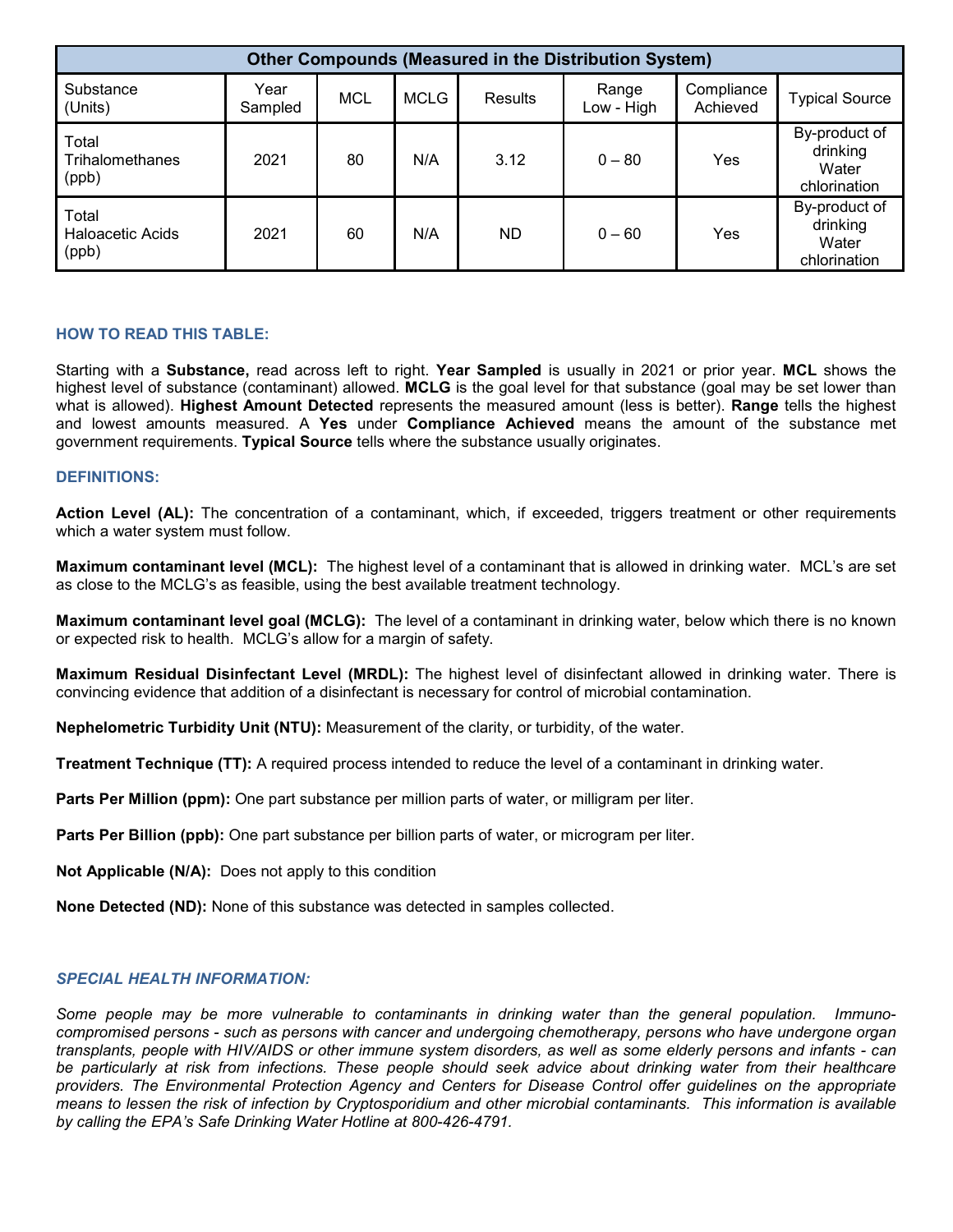#### **SUBSTANCES EXPECTED TO BE IN DRINKING WATER:**

In order to ensure that tap water is safe to drink. EPA prescribes regulations which limit the amount of certain contaminants in water provided by public water systems. U.S. Food and Drug Administration regulations establish limits for contaminant in bottled water which must provide the same protection for public health. Hazleton City Authority's water treatment processes are designed to reduce any such substances to levels well below any health concern and the processes are controlled to provide maximum protection against microbial and viral pathogens that could be naturally present in surface and groundwater. Drinking water, including bottled water, may reasonably be expected to contain at least small amounts of some contaminants. The presence of contaminant does not necessarily indicate that water poses a health risk. More information about contaminants and potential health effects can be obtained by calling the U.S. Environmental Protection Agency's Safe Drinking Water Hotline (800) 426-4791.

### **PROTECTING YOUR WATER SOURCE:**

In 2018, the Hazleton City Authority completed comprehensive Source Water Protection Plans to protect their surface water intakes and groundwater wells. This project delineated protection zones for these water sources, identified potential sources of contamination, planned for potential pollution events, and selected management strategies that can be implemented in the future. This assessment found that our sources are potentially most susceptible to agricultural activities, roadways, and mining. Public education and watershed improvements are the primary focus of the program, which will benefit all residents and companies working and living in our service area. Hazleton City Authority encourages you to take an active part in protecting your water supply. More information is available by contacting HCA at 570-454- 2401.

### **OTHER WATER QUALITY PARAMETERS OF INTEREST:**

**Lead Awareness:** If present, elevated levels of lead can cause serious health problems, especially for pregnant women and young children. Lead in drinking water is primarily from materials and components associated with service lines and home plumbing. Hazleton City Authority is responsible for providing high quality drinking water, but cannot control the variety of materials used in plumbing components. When your water has been sitting for several hours, you can minimize the potential for lead exposure by flushing your tap for 30 seconds to 2 minutes before using water for drinking or cooking. If you are concerned about lead in your water, you may wish to have your water tested. Information on lead in drinking water, testing methods, and steps you can take to minimize exposure is available from the Safe Drinking Water Hotline at [http://www.epa.gov/safewater/lead.](http://www.epa.gov/safewater/lead)

Infants and young children are typically more vulnerable to lead in drinking water than the general population. It is possible that lead levels at your home will be higher than at other homes in the community, as a result of materials used in your home's plumbing. If you are concerned about elevated lead levels in your home's water, you may wish to have your water tested by a laboratory at your expense. Flush your tap for 30 seconds to two minutes before using tap water. Additional information is available from the **Safe Drinking Water Hotline at 800-426-4791**.

**Water Hardness:** Water hardness is a measure of the concentration of two minerals naturally present in water – calcium and magnesium. High hardness levels cause soap not to foam as easily as it would at lower levels. Hardness levels in the drinking water in the Delano/Park Place System range from approximately 25 ppm to 40 ppm, or 1.5 to 2.5 grains per gallon of water.

**pH:** Water in the Delano/Park Place Distribution System averages approximately 7.0 pH units. A pH of 7.0 is neutral, neither acidic nor basic.

**Fluoride:** The Hazleton City Authority **does not** add fluoride to drinking water delivered to customers in the Delano/Park Place System.